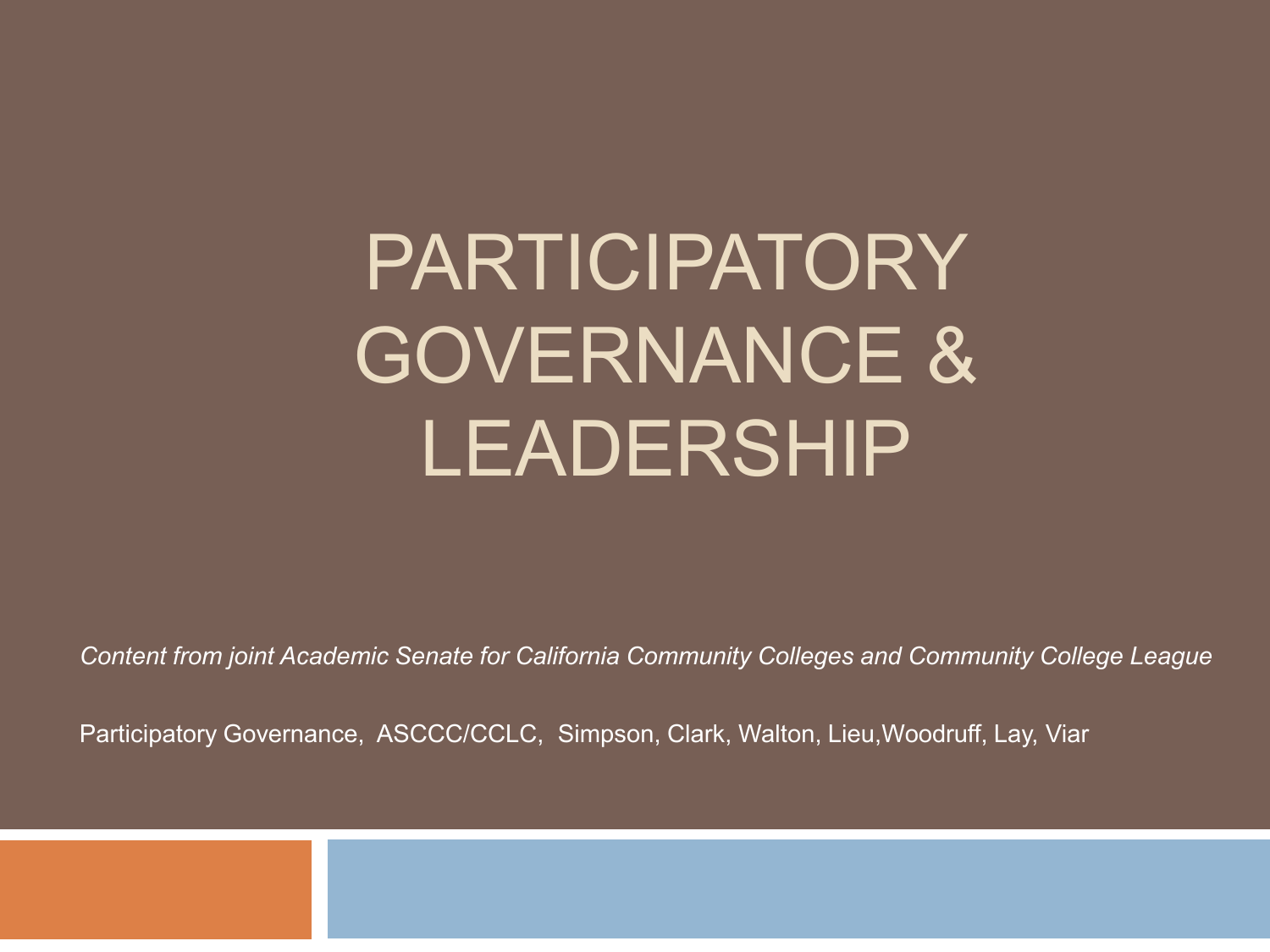## Constituent Groups

- □ MLCCD has four constituent groups
	- **E** Faculty- represented by faculty senate
	- $\blacksquare$  Staff- represented by classified senate
	- **□ Management/Supervisor- represented by management** team
	- **E** Students- represented by associate student government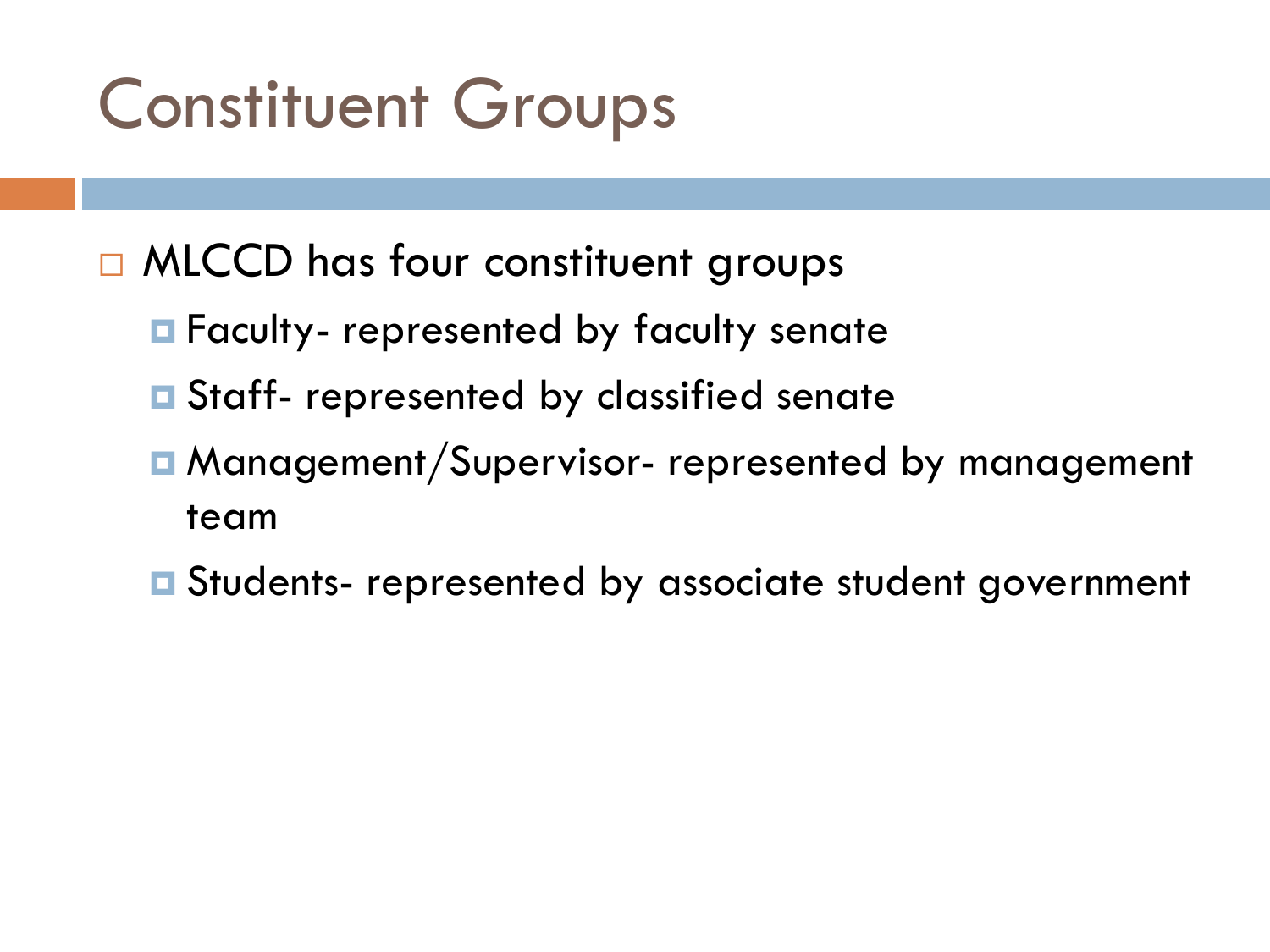### The Law (AB 1725, 1988)

Board of Governors shall establish "minimum standards" and local governing boards shall "establish procedures not inconsistent" with those standards to ensure:

- Faculty, staff and students the right to participate effectively in district and college governance and
- The right of academic senates to assume primary responsibility for making recommendations in the areas of curriculum and academic standards.

(see Education Code Sections 70901 and 70902)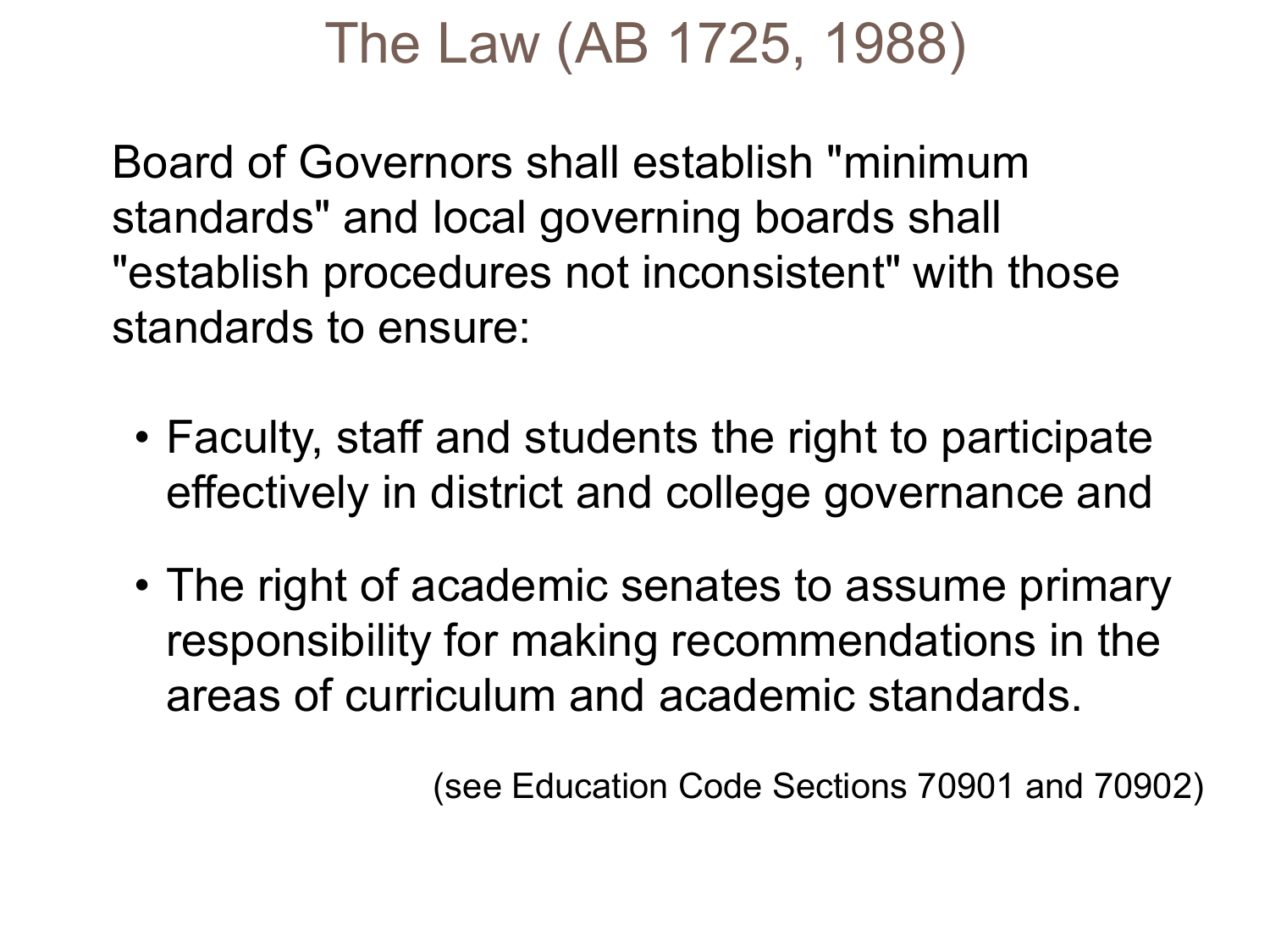#### Regulations - Academic Senates

"Academic and professional matters" means the following policy development and implementation matters:

- 1. Degree and certificate requirements
- 2. Curriculum, including establishing prerequisites and placing courses within disciplines
- 3. Grading policies
- 4. Educational program development
- 5. Standards or policies regarding student preparation and success
- 6. District and college governance structures, as related to faculty roles
- 7. Faculty roles and involvement in accreditation processes, including self study and annual reports
- 8. Policies for faculty professional development activities
- 9. Processes for program review
- 10.Processes for institutional planning and budget development, and
- 11.Other academic and professional matters as mutually agreed upon between the governing board and the academic senate.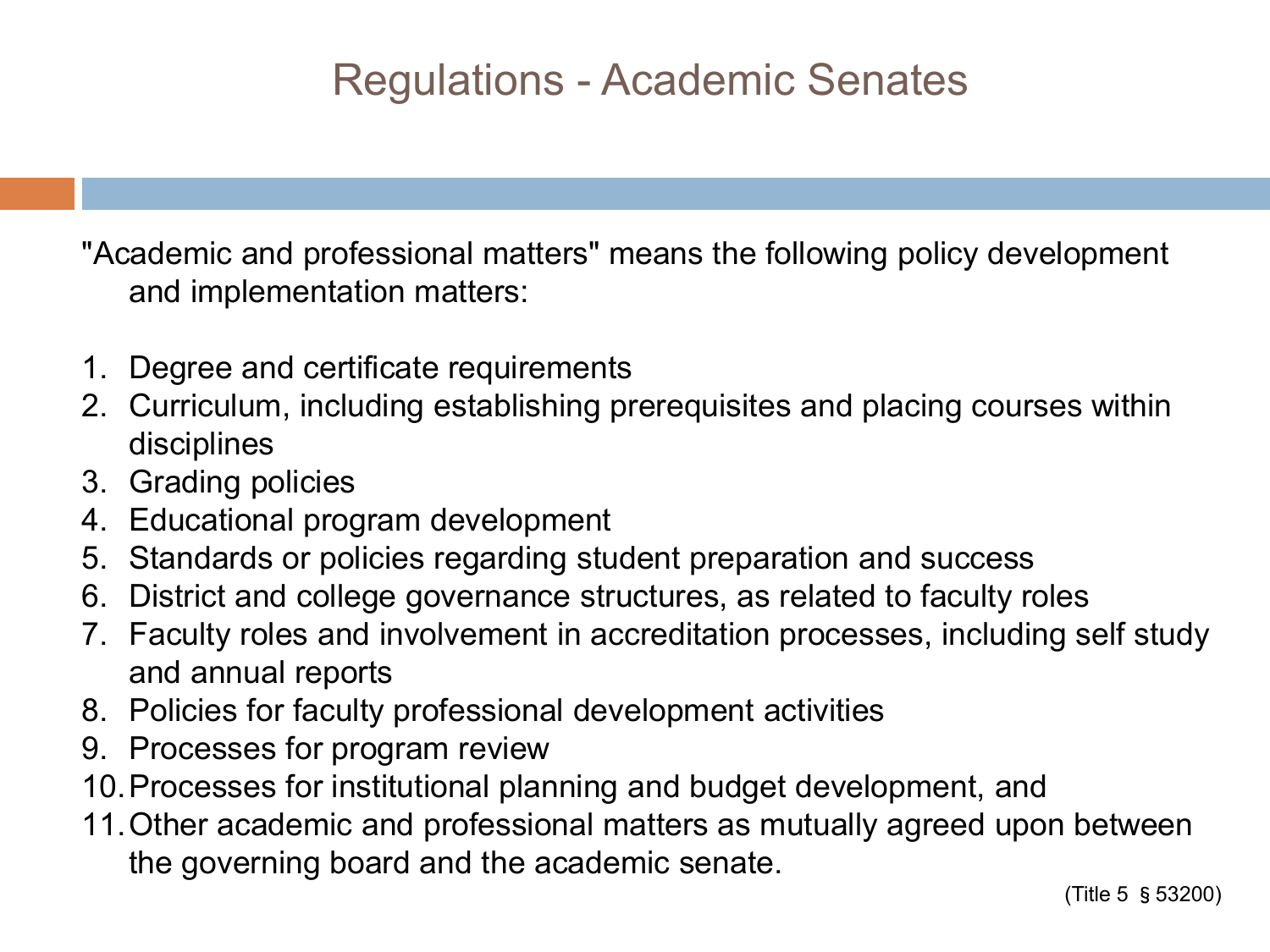## Other Legal Provisions

Collective bargaining

- Decision-making policies and implementation cannot detract from negotiated agreements on wages and working conditions
- Academic senate and bargaining representatives may establish agreements as to consulting, collaborating, sharing or delegating (Title 5 §53204)
- In those districts where the following are collectively bargained, the exclusive bargaining agent shall consult with the academic senate prior to engaging in bargaining on: Faculty Evaluation (Ed Code §87663), Tenure (Ed Code §87610.6) and Faculty Service Areas (Ed Code §87743.2)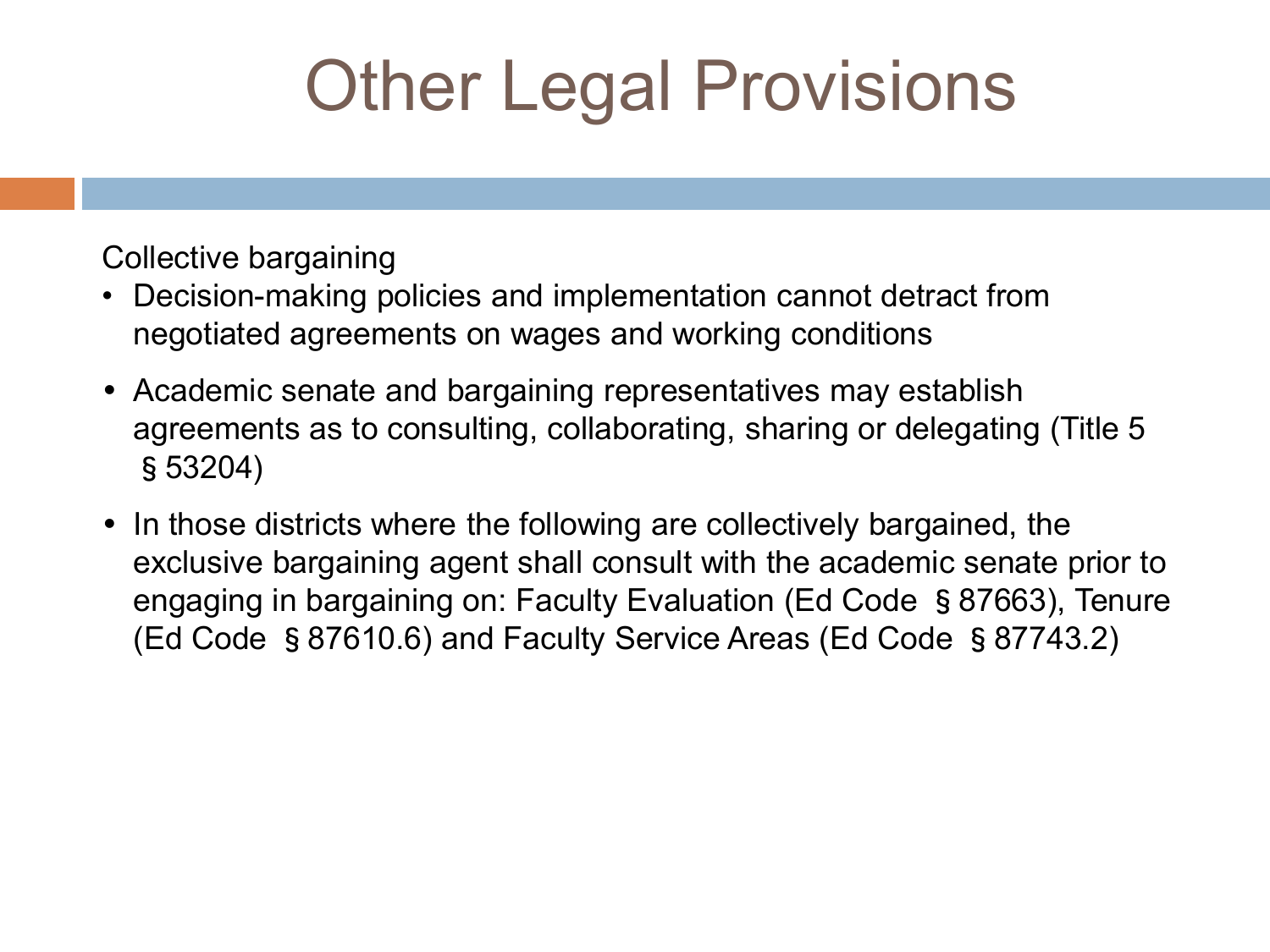# Staff Regulations

Governing board adopt policies and procedures that provide staff opportunity to participate effectively in district and college governance.

- formulation and development of policies and procedures, and
- processes for jointly developing recommendations
- that have or will have a significant effect on staff.

Board shall not take action on matters significantly affecting staff until

• the recommendations and opinions of staff are given every reasonable consideration.

(see Title 5 §51023.5)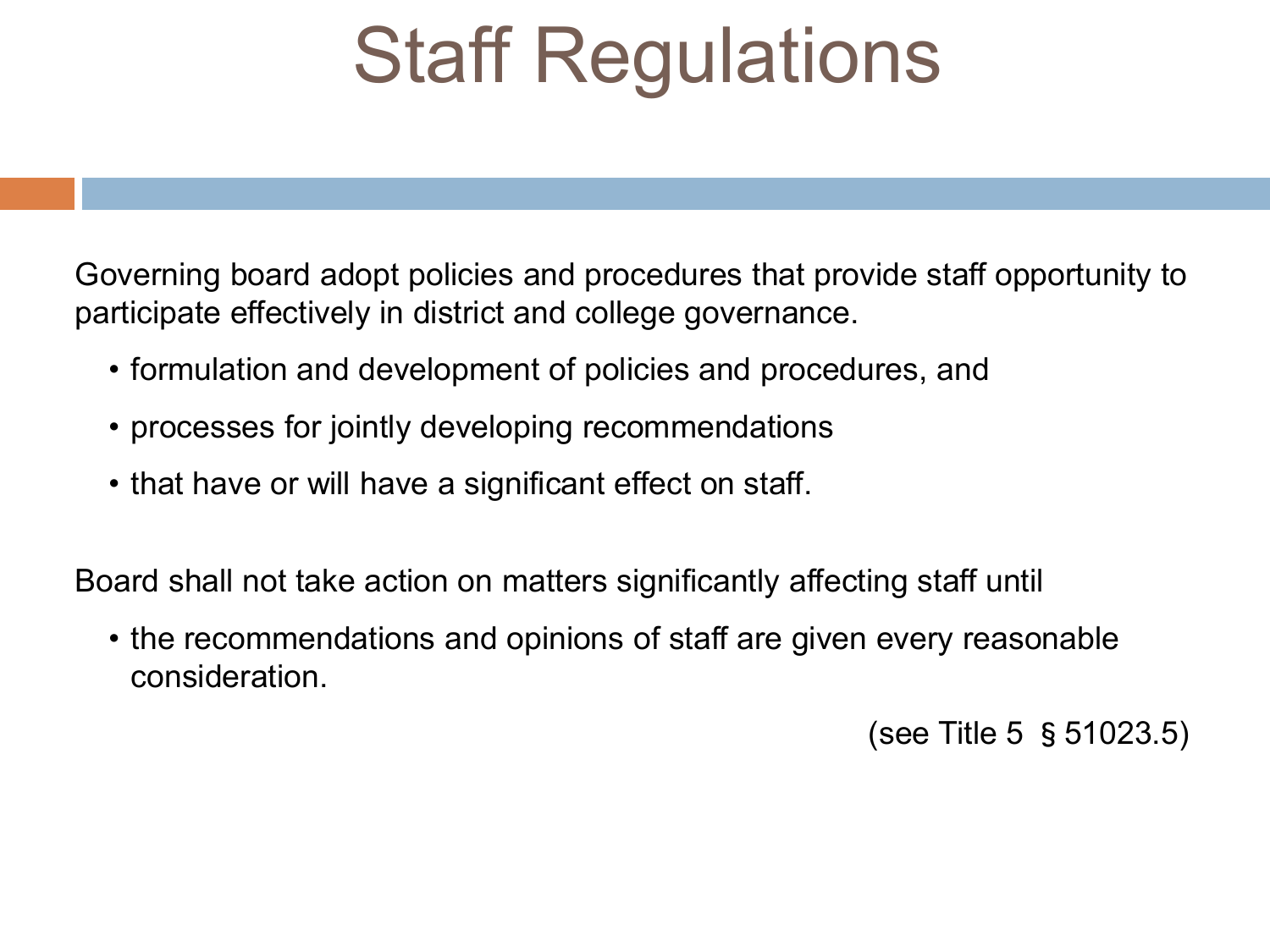### Regulations - Students

Polices and procedure that have a "significant effect on students" include :

- (1) grading polices;
- (2) codes of student conduct;
- (3) academic disciplinary policies;
- (4) curriculum development
- (5) courses or programs which should be initiated or discontinued;
- (6) processes for institutional planning and budget development;
- (7) standards and polices regarding student preparation and success;
- (8) student services planning and development;
- (9) student fees within the authority of the district to adopt;
- (10) any other district and college policy, procedure or related matter that the district governing board determines will have a significant effect on students and

(Title 5 §51023.7)